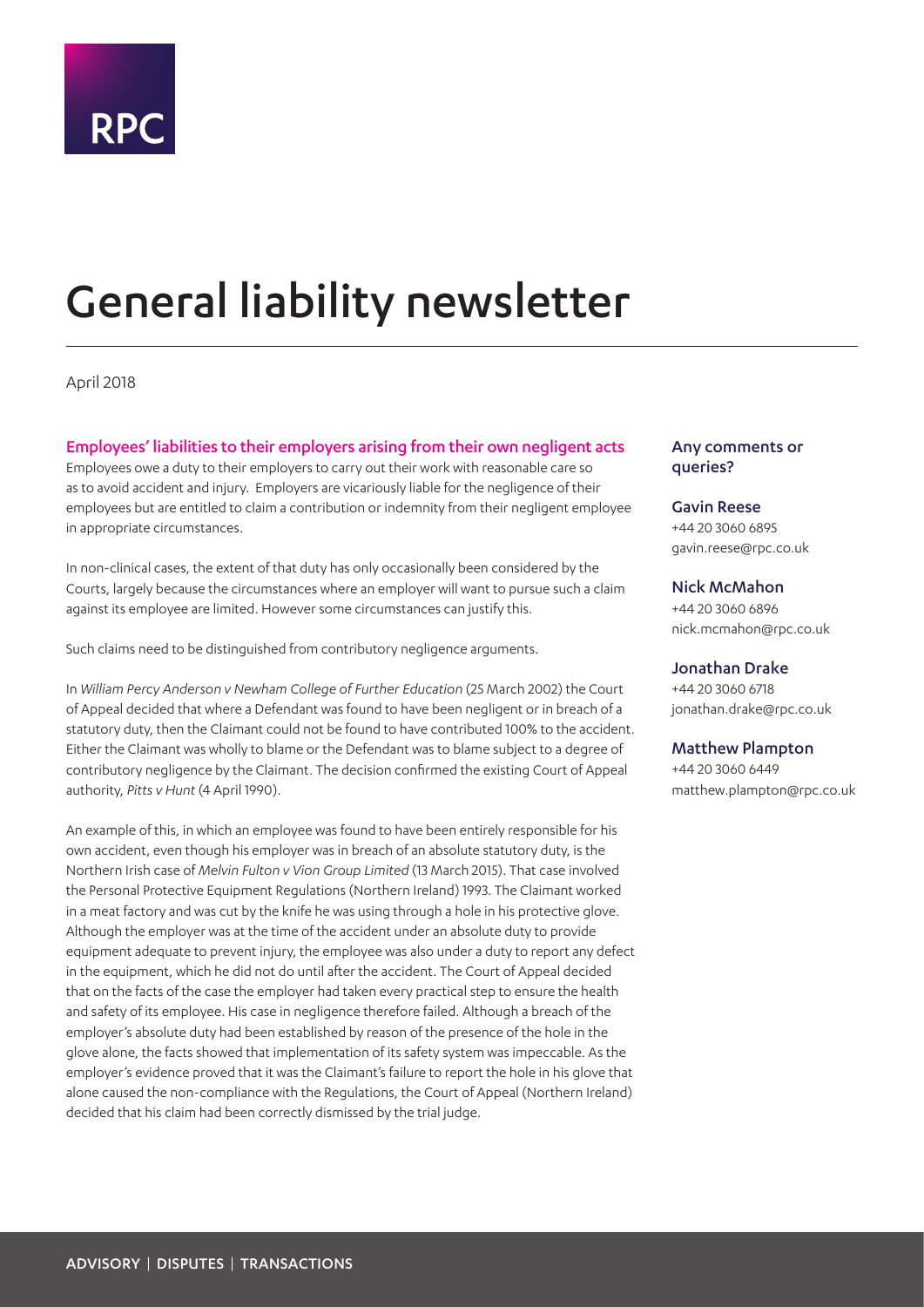But what about the situation where an employer is defending a claim arising from the negligence of its own employee and wants to hold its employee to account for the employer's loss?

In *Lister v Romford Ice and Cold Storage Company Limited* (20 December 1956) the House of Lords upheld the decision of the Court of Appeal that an employee owed a duty in contract to his employer to take reasonable care in the use of a vehicle at work. In the event that the employer was liable to pay damages arising from the employee's negligence the employer could bring a claim to recover that loss from his employee.

This decision was examined by a committee appointed by the Minister of Labour in 1957. The Committee reported in 1959 and advised against legislation to reverse the decision because it felt that insurers would not abuse it, on the basis that doing so would endanger good industrial relations. Following that, a "gentleman's agreement" between Employers' Liability Insurers provided that they would not institute a claim against the employee of an insured employer in connection with the death of, or injury to, a fellow-employee unless the weight of evidence indicated collusion or wilful misconduct by the employee against whom a claim is made.

This exception is quite narrow. A Court of Appeal led by Lord Denning sought to widen the exception in *Morris v Ford Motor Company Limited* (1973). In *Morris*, a cleaning company was trying to recover damages from Ford's employee who had caused an accident that had injured the Claimant (Mr Morris, the cleaning company's employee). The cleaning company had entered into an agreement to indemnify Ford Motor Company for injury caused to either of the company's employees. Ford paid the claim and relied upon the contractual indemnity with the cleaning company which in turn sought to use the principle in *Lister* to bring a subrogated claim in the name of Ford against Ford's employee. The Court of Appeal decided by a majority that it would be inequitable to allow the cleaning company to rely upon *Lister*. Notably, Lord Denning was the dissenting judge in *Lister* when it was heard in the Court of Appeal on 26 October 1955 before the case reached the House of Lords.

This decision has not deterred the courts from following *Lister* where this has been considered appropriate.

For example, in *Jones v BBC and others* (22 June 2007) the High Court considered the complex contractual arrangements between several parties and decided that although the BBC was vicariously liable for the negligence of its Health and Safety representative through his failing to warn freelance workers from walking under a mast, part of which fell and severely injured the Claimant, the BBC could claim a contribution from another freelance worker who was also deemed to be the BBC's employee but who had contributed to the accident circumstances.

This principle of recovery of damages from employees can apply equally to more straightforward employer/employee claims. Consider the situation where an appropriatelytrained employee is injured at work through his own fault and then claims compensation from his employer for his injury and loss. Under the principle in *Fulton v Vion Group Limited* the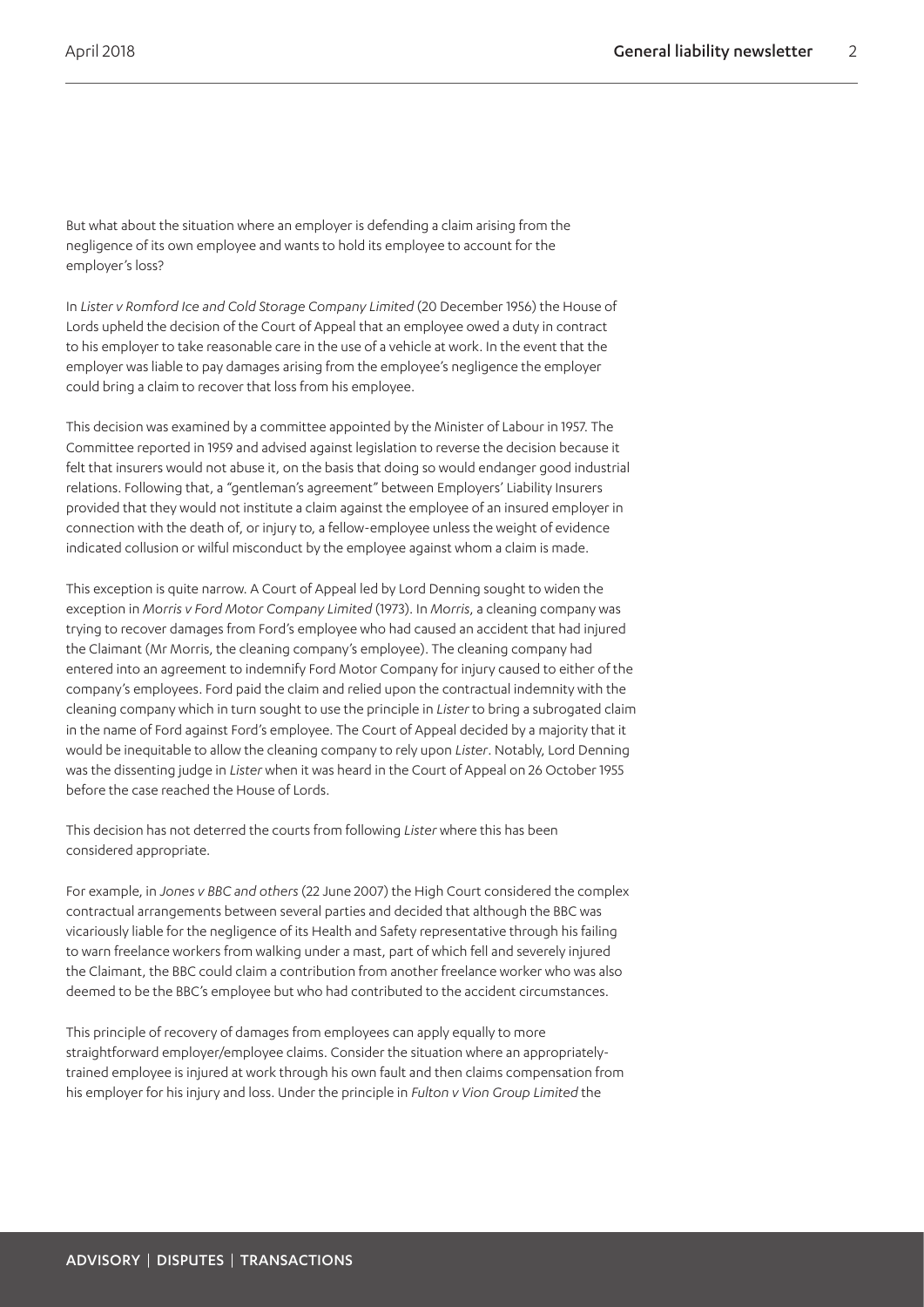claim would fail if the employee was wholly responsible. However, the claim process means that a Claimant will inevitably base his claim upon some kind of alleged negligence by his employer such as inadequate training or inadequate risk assessment or method of working. The economics of litigation mean that parties would rather have the claim determined one way or the other without having to proceed to trial.

If the accident involves damage to the employer's property then the employer is entitled to claim the cost of the damage to property from the negligent Claimant employee. It is not necessary for the Claimant to be wholly responsible for the accident. In *Jones v BBC* the BBC was held to be largely responsible for the accident but was still permitted to recover a contribution from one of its negligent employees. Thus if the Claimant has caused damage to his employer's vehicle, or carried out some act that damages the employer's product or goods, then the cost of this damage can be claimed from the negligent employee according to his responsibility for the accident.

This is an approach that ought to be used only in appropriate circumstances. The concerns addressed by the Ministry of Labour Committee in 1959 apply equally today as they did then. Maintaining good labour relations is important and appropriate circumstances are likely to be limited to cases where a Claimant decides that his employer is going to be an easy target but where the accident has been caused overwhelmingly by the Claimant who has done something contrary to his training. However, in appropriate circumstances, counterclaiming the cost to the employer of its employee's negligence can lead to early settlement, or even withdrawal of the claim, without harming the employer/employee relationship.

## Pre-action disclosure – who pays and how much?

Pre-action disclosure ("PAD") costs have long been a contentious topic, regarding who should pay and how much. The Court of Appeal has brought some clarity by deciding that claims likely to be allocated to the Fast Track will fall under the fixed costs regime; therefore, Claimants cannot normally expect to recover assessed costs.

In *Sharp v Leeds City Council* [2017] EWCA Civ 33 the Court of Appeal decided that fixed costs apply to PAD applications made in connection with claims which started but no longer continue under the EL/PL protocol. The decision also applies to low value claims under the RTA protocol.

### Facts

The Claimant tripped on a footpath injuring her wrist. She brought a claim against the Defendant Council through the Portal under the EL/PL Protocol. The claim exited the Portal. The Defendant failed to give pre-action disclosure and the Claimant made a PAD application. By the time of the hearing the Defendant had given the necessary disclosure. Nevertheless the Claimant was awarded her costs of the application which were assessed at £1,250. The Defendant appealed to a judge who reduced the Claimant's costs to £300 on the basis that they were governed by the fixed costs regime applicable to the EL/PL Protocol. The Claimant appealed to the Court of Appeal.